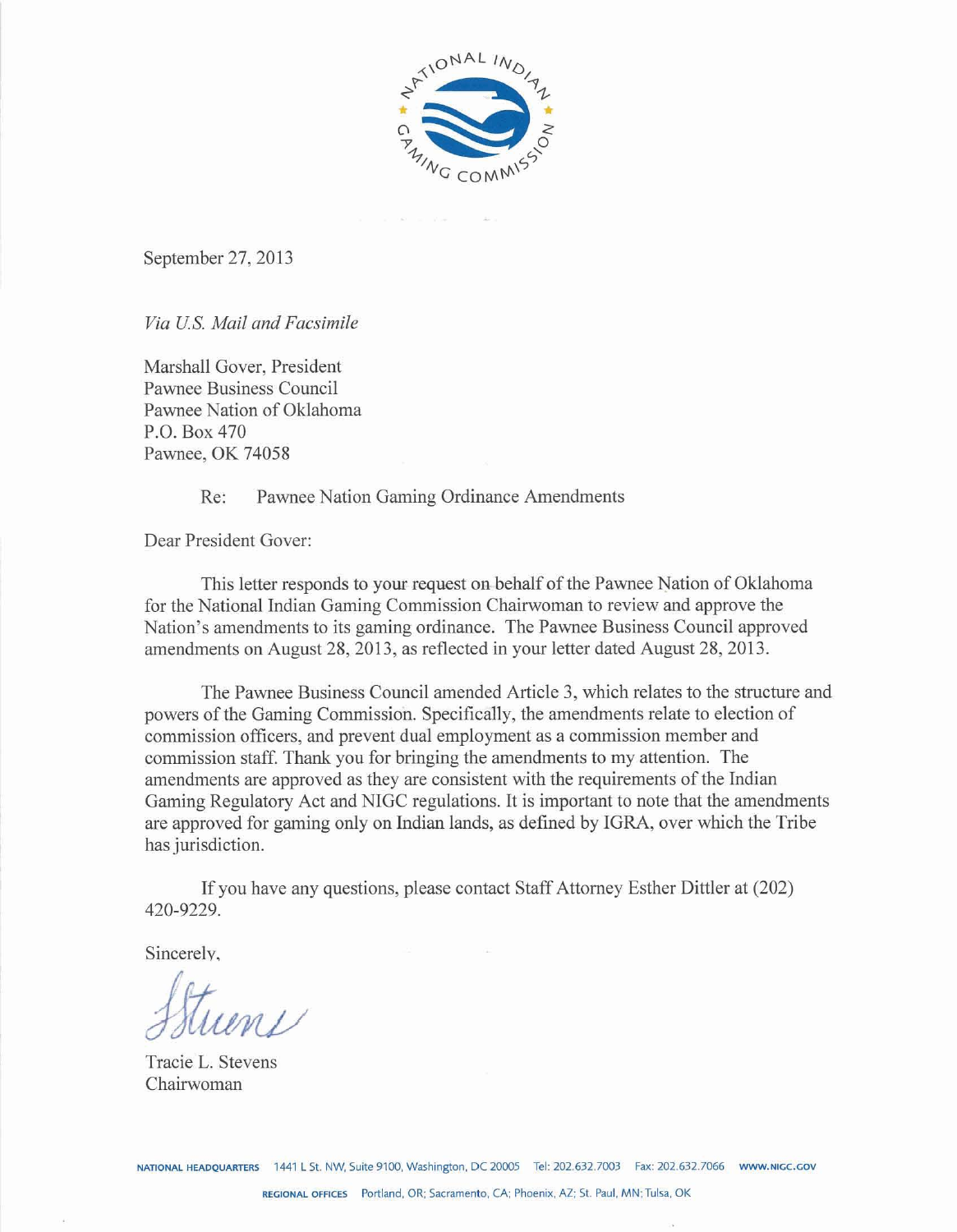## **Article 3- Tribal Gaming Commission**

### **Section 3.1 Tribal Gaming Commission Created**

There is hereby established a Tribal Gaming Commission which shall be called the Pawnee Nation Gaming Commission (Commission). The Commission Commission may consist of up to five Commissioners-members appointed by majority vote of the Pawnee Business Council. Provided that no Commissioner shall be:

I [a) Younger than 25 years of age at **the** time of appointment;

I fa)(b) **An** employee of the Pawnee Nation Gaming Commission staff:

 $(\phi)(c)$  A current member of the Pawnee Business Council.

### **Section 3.2 Appointment of Members**

- (1) Appointments of the Commission shall be for a period of three years. The initial appointments shall have different lengths of terms which shall result in staggered terms. Commissioners may be reappointed for one or more successive terms. Comnlissioners may remain appointed until a new Commissioner is appointed by the Pawnee Business Council.
- (2) Commissioners may be removed for cause by majority vote of the Pawnee Business Council.
- **(3)** Commissioners must satisfy a background check. Commissioners may not participate in matters relating to their background investigation. Such background investigations shall be under the direction of the Business Council or its designee.
- $(4)$  Upon completion of the background investigation, the Pawnee Business Council, in Executive Session shall discuss all information gathered, and in regular session by majority vote, shall either:
	- (a) issue a License, or
	- @) notice the Commissioner for a hearing before the Council, or
	- (c) Deny the license.
- *(5)* Commissioners may be removed by a majority vote of the Pawnee Business Council.

### **Section 3.3 Appointment of Officers**

The Chairman, Vice-Chairman, and Secretary shall be appointed by commissioners may be chapter that all new Commissioner is appointed by the<br>Commissioners may remain appointed until a new Commissioner is appointed by the<br>Pavnee Business Council.<br>
(3) Commissioners must satisfy a backgrou Council as set forth in Section 3.2 of this Ordinance - elected by majority vote from the members appointed to the Commission by the Pawnee Business Council on an annual basis. In the absence of the Chairman, the Vice-Chairman will serve as Chairman.

### **Section 3.4 Conflict of Interest**

(1) No member of the Commission shall engage in any business which is snbject to regulation by the provisions of this Ordinance. No member, during his term of office or for two (2) years thereafter, may consult with or in any inanner be employed by or own, directly or through a relative, nominee, or trustee, any interest in any business subject to regulation by this Ordinance.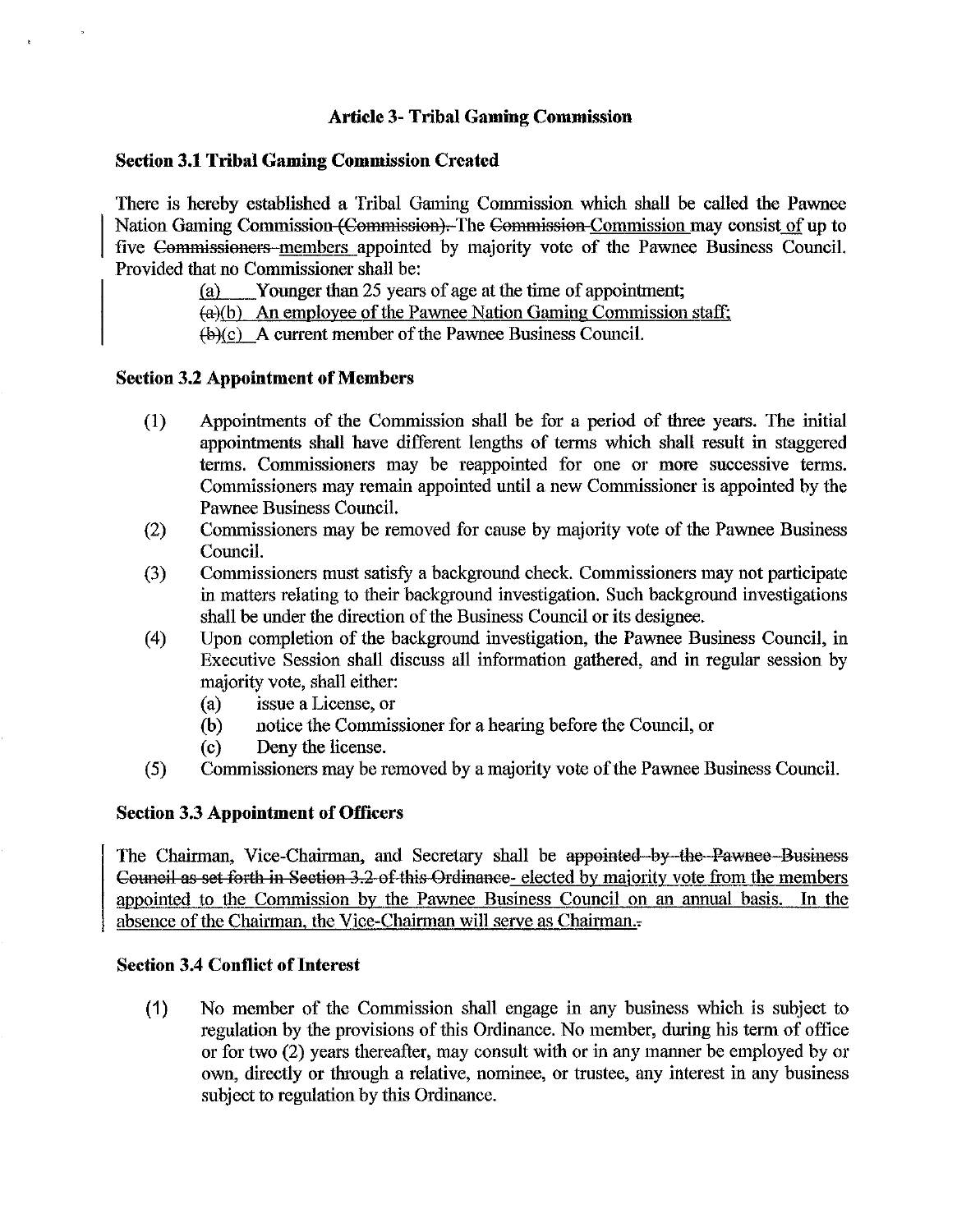**(2)** Members of the Commission and Commission employees are prohibited from playing or participating in any gaming activity in any Gaming Facility regulated by this Ordinance.

## **Section 3.5 Meetings**

- $(1)$ General Meetings of the Commission may be open to the public. Executive sessions may be held for good cause, including but not limited to, protecting the privacy of persons, considering personnel matters, considering licensing detenninations, reviewing background investigations, hearing complaints against individuals, and considering whether to include persons on the list of excluded individuals. No vote shall be taken during executive session. Matters discussed in executive session are deemed confidential.
- The Commission shall meet at least monthly within the jurisdiction of the Pawnee  $(2)$ Nation.
- Meetings may be called by the Chairman or by majority vote of the Commission at a  $(3)$ duly called meeting.
- $(4)$ Notice of a meeting shall be posted in public areas at least 72 hours in advance or the meeting shall be rescheduled.
- $(5)$ An emergency meeting or special meeting may be called by the Chairman or by a majorily of the Conmission to transact business which could not be reasonably anticipated and placed upon the agenda of a regularly called meeting. Notice of such emergency meeting or special meeting shall be provided to the Commission, the Business Council, the Tribal Development Corporation, and the public. All requirements of this section, except notice, shall be applicable to **an** emergency meeting or special meeting.
- $(6)$ Members of the Commission may participate in a meeting of the Commission by means of conference telephone or similar communications equipment by means of which all persons participating in the meeting can hear each other. Participation in a meeting in such manner by a member shall constitute the presence of the member at the meeting.
- $(7)$ Three Commissioners shall constitute a quorum to transact business. Each member of the Commission shall be entitled to one vote. The Chairman/Chairperson shall vote only in the event of a tie.
- The Commission shall act by majority vote of the Commissioners present.  $(8)$
- Minutes of meetings shall be kept and shall at a minimum record the topics discussed,  $(9)$ motions made and the Commissioner making such motion, and the votes on motions.
- Nothing herein shall preclude a vote from being takcn by the Commission telephone  $(10)$ or email poll in an emergency when the circumstances do not allow a meeting of the full board in one location in a timely manner.

# **Section 3.6 Authority and Responsibility**

The Commission shall have the power, authority, and responsibility to: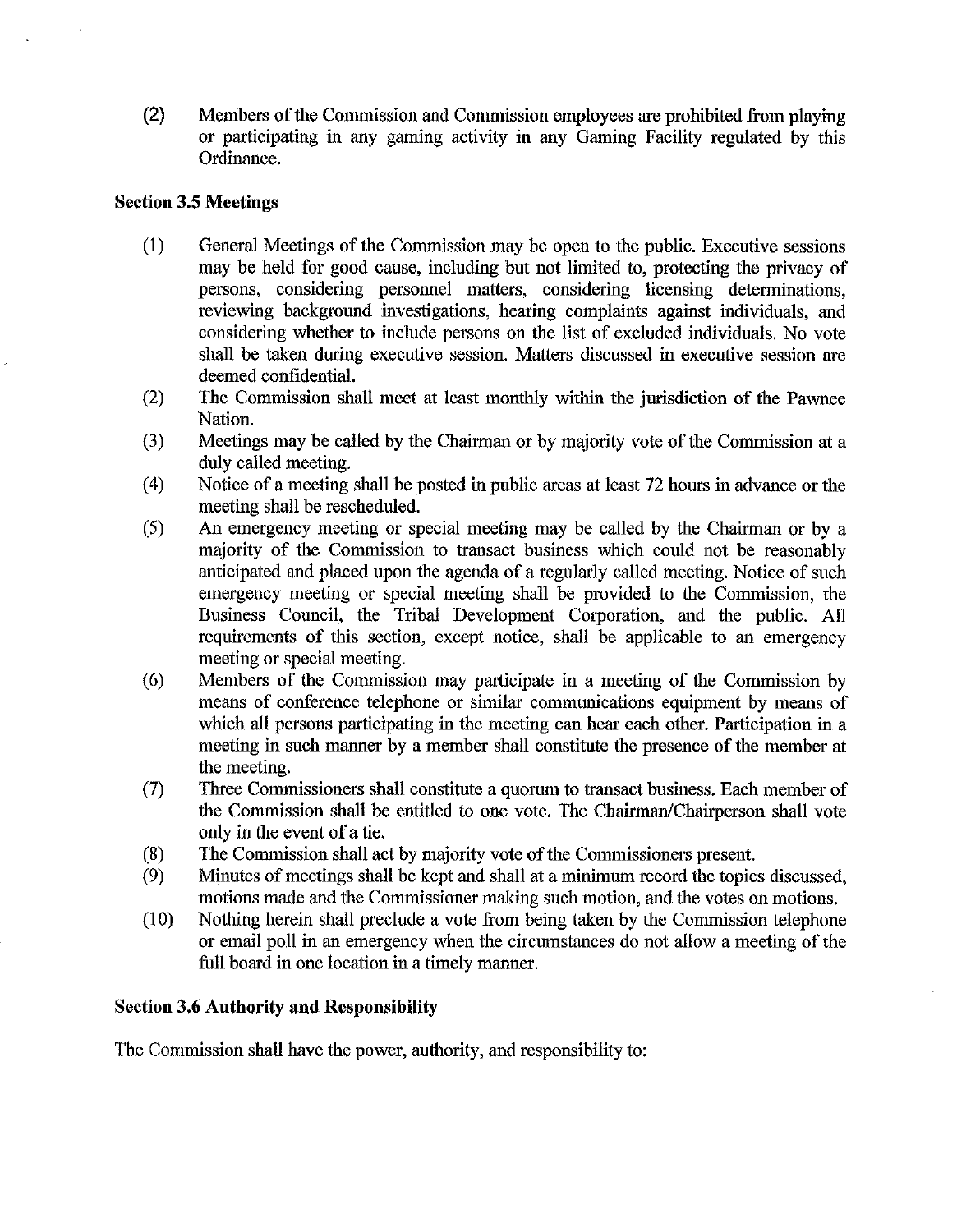- **(1)** Initiate Civil and Criminal actions in court to enforce provisions of this Ordimance, Commission regulations or the IGRA,
- (2) Review, comment and approve management agreements for Class I1 and Class 111 Gaming Activities:
- (3) Review, comment and approve construction, development, and vendor contracts or agreements for conformance with this gaming ordinance and other laws of the Nation.
- $(4)$ Approve, deny, suspend or revoke gaming licenses for Class **II** or Class **III** Gaming;
- $(5)$ Monitor all Gaming Activities conducted on Pawnee Nation Land on a continuous basis;
- $(6)$ Ensure that background investigations are conducted as required by this Ordinance;
- $(7)$ Demand access to and inspect, examine, copy, and audit all papers, books and records concerning activities and revenues of any Gaming Activities conducted on Nation land and any other matters necessary to carry out its duties under this Ordinance;
- $(8)$ Conduct such hearings as the Commission may deem appropriate in carrying out its duties, including administering oaths or affirmations to witnesses and issuing subpoenas to compel witness to appear at such hearings;
- $(9)$ By majority vote, authorize the Chairman of the Commission to issue, or cause to be issued, subpoenas, which subpoenas shall be of like effect as issued by the Tribal Court;
- $(10)$ Issue Notice of Violations to any person or facility within the jurisdiction of the Nation;
- $(11)$ When information is received through audits or other investigations that indicates a violation of Tribal, Federal or other applicable state Statues, laws or regulations, to treat as confidential and provide to the appropriate law enforcement officials and the Attorney General for prosecution;
- $(12)$ Promulgate, Adopt or develop regulations, provided that all such regulations shall be filed with the Tribal Secretary and shall be public records open to inspection by any person during normal business hours, deemed necessary to clarify or enforce provision of this Ordinance or the Nation's right and interests established in approved Management Agreements
- $(13)$ Adopt a Class II and Class III Gaming License Application;
- $(14)$ Deposit all payments, fees, assessments, penalties, interest, and civil fines collected under authority of this Ordinance into accounts designated by the Commission to the credit of the Nation;
- $(15)$ Collect fees and assessments as provided for in this Ordinance.

# **Section 3.7 Quarterly Reports**

The Commission shall submit a report, including, if submitted, the views of individual Commission members, if submitted, to the Council on a quarterly basis each calendar year. The report shall include information concerning:

- (1) Funding, including income and expenses, of the Commission;<br>(2) Net Revenue and Adjusted Gross Revenues received by the
- Net Revenue and Adjusted Gross Revenues received by the Nation from Gaming Operation;
- (3) Recommendations for amendments to this Ordinance;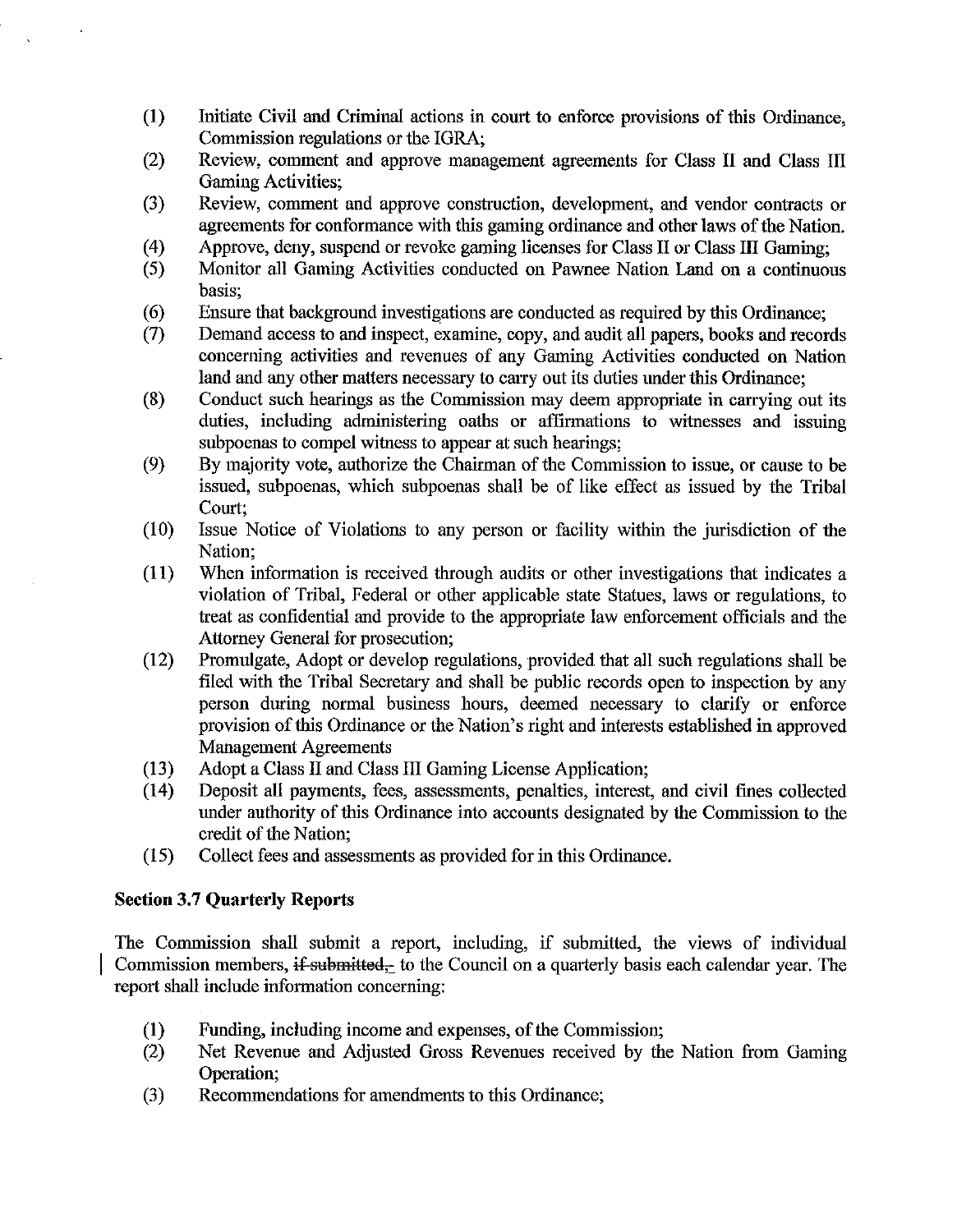- (4) A summary of gaming licenses issued and denied, by type, during **die** preceding quarterly reporting period; and
- (5) Any other matter considered appropriate and ielevant to the conduct of the Tribal Ganing Operations.

### **Section 3.8 Budget**

The Pawnee Business Council is hereby authorized to appropriate such sums as may be necessary for the adequate operation of the Commission.

### **Section 3.9 Staffing of Tribal Gaming Commission**

- **(1) General Counsel.** The Commission shall designate a licensed attorney to act as General Counsel to the Commission.
- (2) **Other Staff,** lie Commission may appoint and supervise other staff for the Commission in accordance with the personnel policies and procedures of the Pawnee Nation, at such rates of pay as shall be reflected in the budget of the Commission **as**  approved by the Business Council, provided that no Person may be appointed to the staff of the Commission who is a relative of a member of the Commission, Tribal Manager, Management Contractor, Primary Management Official, Key Employee, or a member of the Pawnee Business Council.
- **(3) Assignment of Other Personnel.** The Commission may request the assignment of personnel to assist the Commission in carrying out its duties under this Ordinance, unless otherwise prohibited by law or contract, and as authorized by the Pawnee Business Council.

### **Section 3.10 Access to Information**

- (1) **General Authorization.** The Commission may secure from any department or agency of the Tribal government, and from cooperating agencies or departments of the government of any Indian Tribe, any State, or the Ilnited States information necessary to enable it to carry out its function hereunder. Upon request of the Commission, the head of any department or agency of the Tribe shall furnish such information to the Commission unless otherwise prohibited by law.
- (2) **Distribution.** The Commission is authorized, upon request For law enforcement purposes or as required by law, to distribute to the National Indian Gaming Commission, and any agency of another federally recognized tribe or state having authority to regulate gaming or prosecute offenders for violations of the appropriate gaming laws within the jurisdiction of such Tribe or state, such information as it may have available, unless otherwise prohibited by law.

## **Section 3.11 Assessment of Fees**

(1) **Authorization.** The Commission shall, from time to time, promulgate regulations establishing a uniform schedule of fees to be paid annually by each Gaming Operation that is regulated by this Ordinance, and shall review said schedule annually